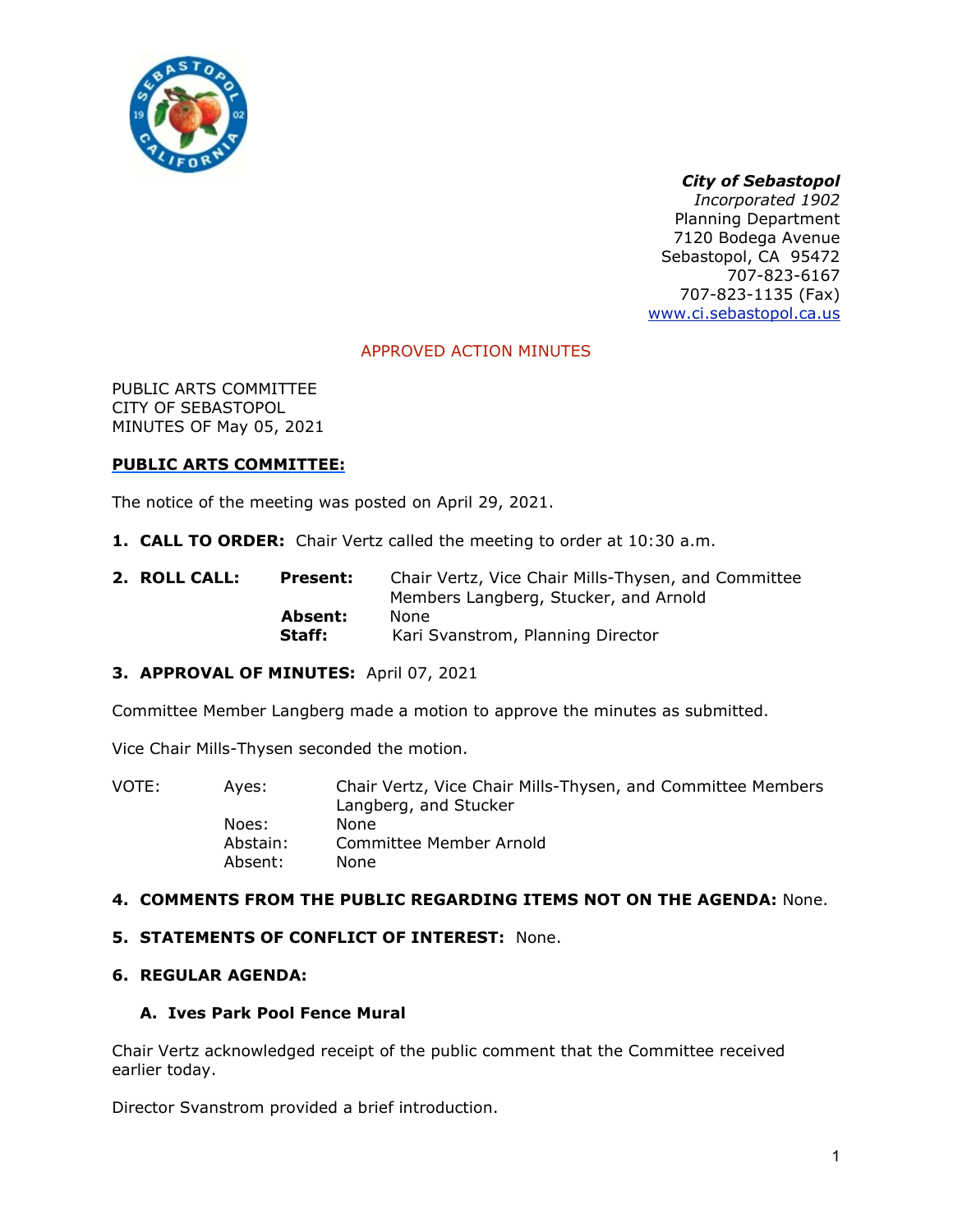Planning Commission Vice Chair, Kathy Oetinger, introduced Ricky Watts, a local artist and muralist, fellow member of the Planning Commission, Evert Fernandez, and Ricard Freitas from Ives Pool, and gave a presentation.

The Committee asked questions of Ms. Oetinger and Mr. Watts.

Chair Vertz asked if members of the public wished to speak on this item.

Director Svanstrom noted that a letter of support for the concept of a mural at Ives Pool was received from a member of the public.

Hearing none, Chair Vertz closed public comment.

The Committee discussed this item and asked questions of Ms. Oetinger and Director Svanstrom.

Planning Commissioner, Evert Fernandez spoke on this concept.

Mr. Freitas commented on the history of the slats.

Ms. Oetinger agreed to serve on a subcommittee of the Public Arts Committee to further explore this concept should one be formed.

The Committee agreed to make this their third priority, after the sculpture garden and future call, and formed a subcommittee to further explore this concept.

The Committee agreed to add this item to a future agenda for further discussion in terms of scope before forming a subcommittee.

Mr. Fernandez commented that including one or more members of the public to the subcommittee could be helpful to keep things from stalling.

Members of the Committee concurred.

Director Svanstrom asked if Mr. Freitas would be willing to be on the subcommittee as well.

Mr. Freitas responded in the affirmative.

Ms. Oetinger thanked the Committee for their time and consideration.

The Committee thanked those in attendance for their work and input on this item.

The Committee agreed to rearrange items on the agenda in the interest of time.

C. Sculpture Garden Update

Vice Chair Mills-Thysen and Director Svanstrom provided updates.

The subcommittee agreed to meet with staff at the site next Tuesday, 5/11 at 2 p.m.

D. Public Arts Project Updates